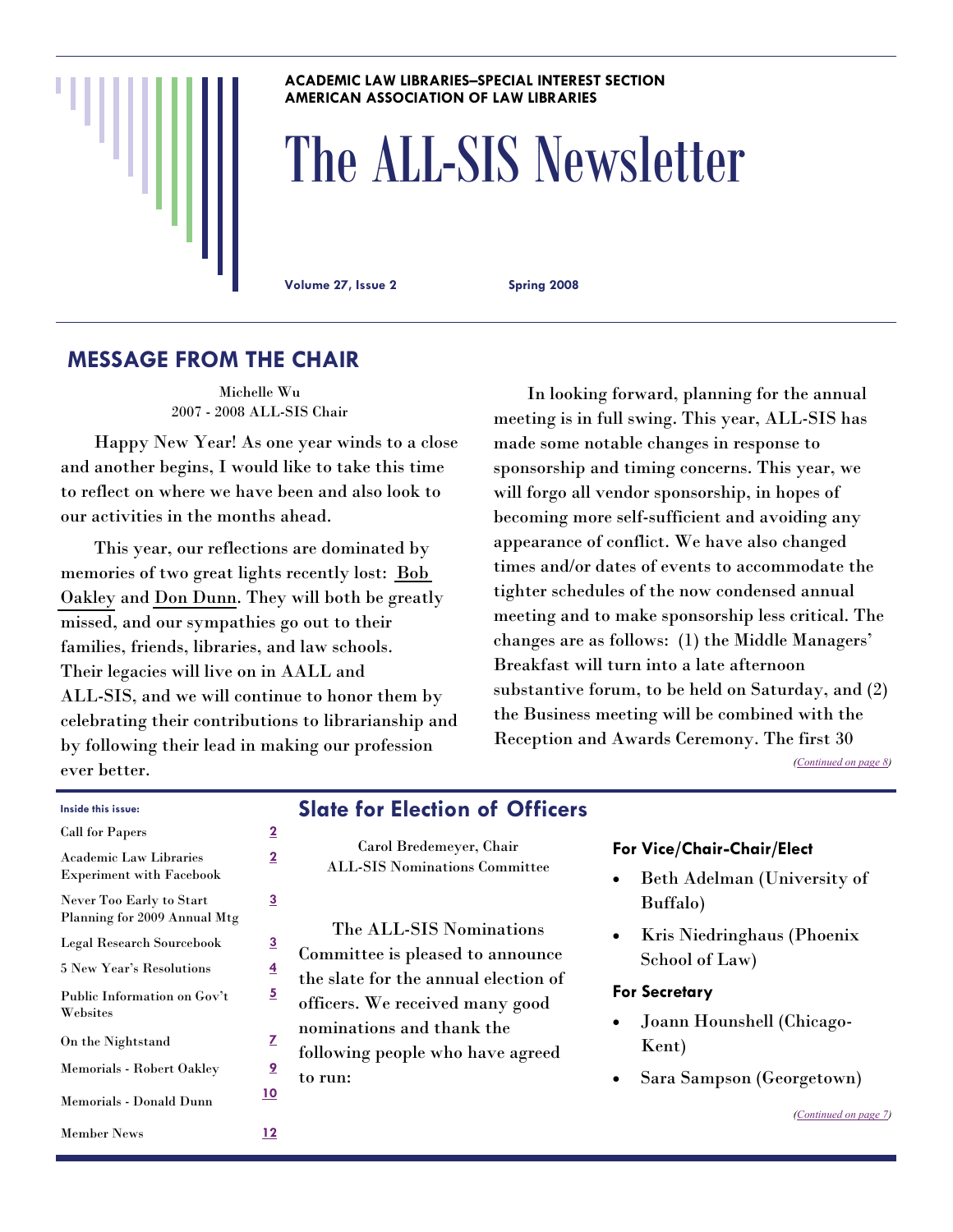# <span id="page-1-0"></span>**The "Call for Papers" Has Begun!**

Joseph L. Gerken, Reference Librarian University at Buffalo Law Library

 Have you been thinking of writing an article of interest to law librarians? Need a push to get started? Well, here it is.

 The AALL/LexisNexis Call for Papers Committee is soliciting articles in three categories:

- Open Division: for active and retired AALL members and law librarians with five or more years of professional experience;
- New Members Division: for recent graduates and AALL members who have become law librarians since July 1, 2003;
- Student Division: for students in library, information management or law school. Participants in this division need not be members of AALL.

 The winner in each division receives \$750 generously donated by LexisNexis plus the opportunity to present the winning paper at a program during the AALL Annual Meeting in Portland! Winning papers are also considered for publication in the Association's prestigious *Law Library Journal*.

 A list of previous winners is available at the Call for Papers web site. This list can give you an idea of the range of topics that law librarians have chosen. The web site also has additional information about the competition, including information on how to submit your entry and an application form. That web site is at: [http://www.aallnet.org/about/](http://www.aallnet.org/about/award_call_for_papers.asp) award call for papers.asp.

 Articles in the Open and New Members Division must be submitted by March 1, 2008.

 Articles in the Student Division must be submitted by April 15, 2008.

 If you have any questions, please contact a member of the AALL/LexisNexis Call for Papers Committee:

- Chair, Joseph Gerken, [gerken@buffalo.edu;](mailto:gerken@buffalo.edu)
- James Donovan, [jdonovan@uga.edu](mailto:jdonovan@uga.edu);
- James Heller, [heller@wm.edu.](mailto:heller@wm.edu)

Good luck!

# **Academic Law Libraries Experiment with Facebook**

Jennifer L. Behrens. Duke University Law Library

 Facebook ([http://www.facebook.com\)](http://www.facebook.com) recently announced its new Facebook Pages feature, which allows libraries and other corporate entities to establish a presence on the popular social-networkking site. Previously, Facebook had prohibited the creation of institutional profiles, citing a policy against the use of "fake" names for individual accounts.

 Since the launch of Facebook Pages in November 2007, several academic law libraries have used the feature to promote their services and resources to students, the largest demographic of the site's 59 million users. As of this writing, the participating libraries are:

- Duke University Law Library: [http://](http://duke.facebook.com/profile.php?id=7739830819) [duke.facebook.com/profile.php?id=7739830819](http://duke.facebook.com/profile.php?id=7739830819);
- Nova Southeastern University Law Library & Technology Center: [http://nova.facebook.com/](http://nova.facebook.com/profile.php?id=6300758860) [profile.php?id=6300758860](http://nova.facebook.com/profile.php?id=6300758860);
- University at Buffalo Law Library: [http://](http://buffalo.facebook.com/profile.php?id=9003151019) [buffalo.facebook.com/profile.php?](http://buffalo.facebook.com/profile.php?id=9003151019) [id=9003151019](http://buffalo.facebook.com/profile.php?id=9003151019);
- University of British Columbia (UBC) Law Library: [http://ubc.facebook.com/profile.php?](http://ubc.facebook.com/profile.php?id=6582698414) [id=6582698414](http://ubc.facebook.com/profile.php?id=6582698414);
- University of Kentucky Law Library: [http://](http://utk.facebook.com/profile.php?id=19878188104) [utk.facebook.com/profile.php?id=19878188104](http://utk.facebook.com/profile.php?id=19878188104).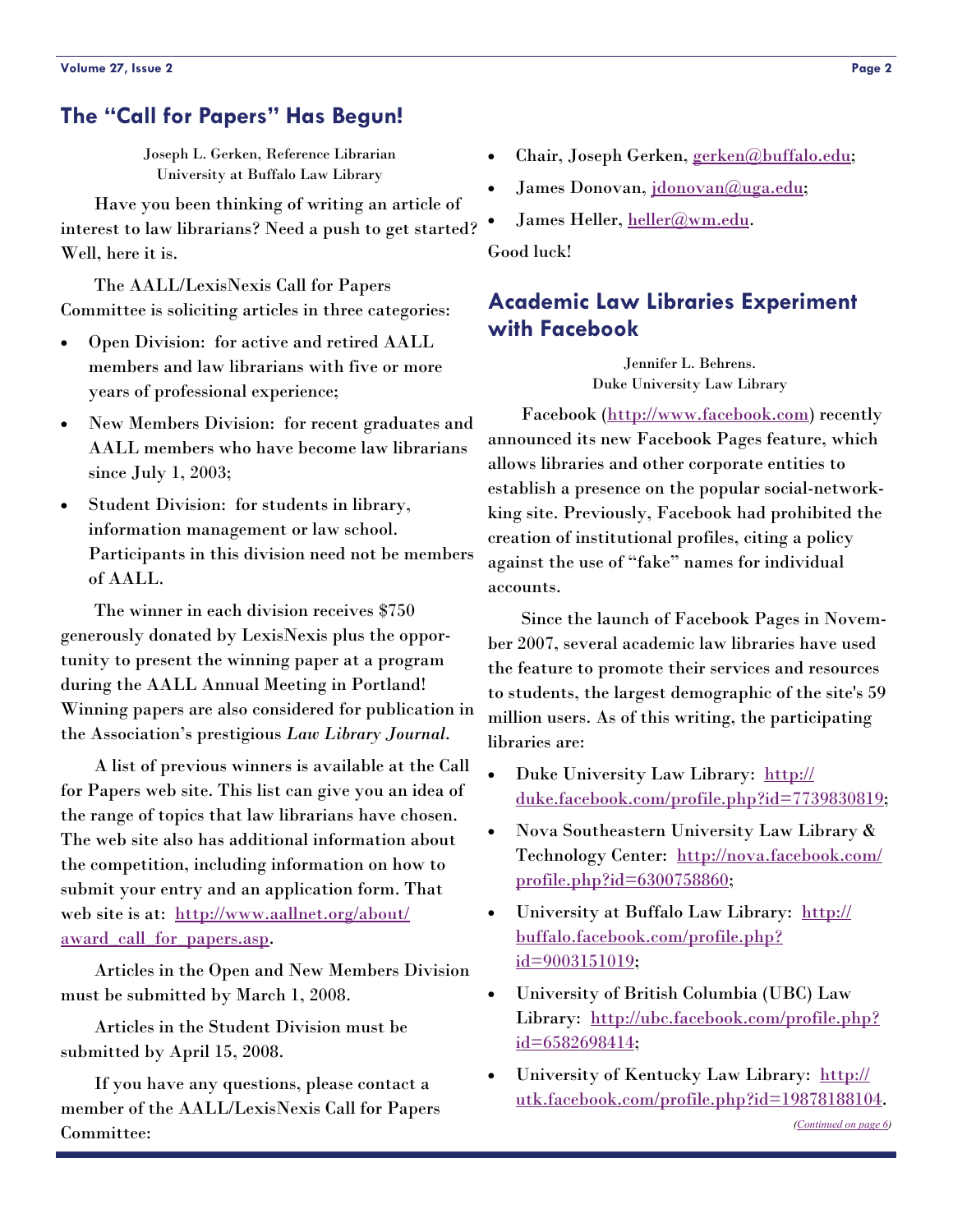# <span id="page-2-0"></span>**It's Never Too Early to Start Planning an Annual Meeting Program**

Sara Sampson Chair ALL-SIS Programs Committee

 Although the 2009 Annual Meeting in Washington, D.C., is over a year away, it's not too early to begin thinking about program proposals. Proposals will be due shortly after this summer's meeting in Portland.

 If you've never submitted a program, check out the program planner's handbook for the Portland meeting at [http://aallnet.org/events/](http://aallnet.org/events/ProgramPlannersHandbook.pdf)

[ProgramPlannersHandbook.pdf](http://aallnet.org/events/ProgramPlannersHandbook.pdf). While a new handbook will be written for the 2009 meeting, it will explain the general process.

 Not sure where to get a program idea? Try these sources suggested by ALL-SIS members:

- Attend conferences (e.g., AALS, LWI, ASIL) and local chapter meetings. A speaker or program may give you an idea for a program on a similar topic.
- The next time an issue comes up at work that you don't understand or when a problem arises again and again, jot them down. Talk to other librarians to see if they experience the same problems. If so, it might make a good program.
- Check AALL *Annual Meetings: An Annotated Index of the Recordings* to see whether a program presented five or ten years ago could be updated.
- Monitor legal and educational blogs, newsletters (including chapter and SIS newsletters) and other publications. Especially recommended by ALL-SIS members were: Educause ([http://](http://www.educause.edu/) [www.educause.edu/](http://www.educause.edu/)), Information Today ([http://](http://www.infotoday.com/) [www.infotoday.com/](http://www.infotoday.com/)), ACRLog ([http://](http://acrlblog.org/) [acrlblog.org/](http://acrlblog.org/)), and The Shifted Librarian ([http://](http://theshiftedlibrarian.com/) [theshiftedlibrarian.com/](http://theshiftedlibrarian.com/)).

# **ALL-SIS Sourcebook for Teaching Legal Research**

Cheryl L. Kelly, Member Legal Research and Sourcebook Committee

 Need a head start on that legal research presentation? Want to inject some new life into your legal research course syllabus? Whether you are a librarian new to legal research instruction or a seasoned veteran looking for new ideas, the ALL-SIS Sourcebook for Teaching Legal Research has resources to help you!

 The ALL-SIS Sourcebook for Teaching Legal Research contains nearly 300 documents such as short lectures, elaborate tutorials, in-class exercises, and take-home research problems created and contributed by your colleagues in AALL. Currently the Sourcebook contains materials by Penny Hazelton, James Duggan, Lisa Smith-Butler, Lee Peoples, and many others. The wide range of instructional material available also includes syllabi, handouts, exams, and PowerPoint lectures.

 You will not find the Sourcebook on a bookshelf, but for AALL members with an AALLNet password, these materials are just a few keystrokes away. The Legal Research and Sourcebook Committee collects and presents these materials in a user-friendly database for the benefit of AALL members accessible at [http://](http://www.aallnet.org/sis/allsis/secure/Research/sourcebook.asp) [www.aallnet.org/sis/allsis/secure/Research/](http://www.aallnet.org/sis/allsis/secure/Research/sourcebook.asp) [sourcebook.asp.](http://www.aallnet.org/sis/allsis/secure/Research/sourcebook.asp) Members do need to log onto AALLNet in order to access the materials, ensuring that the Sourcebook is password protected and that your students will not find your materials on the open web. Once you are logged in, the Sourcebook database is keyword searchable and browsable by subject, title, and author.

 Because the continued success of the Sourcebook depends on contributions from AALL's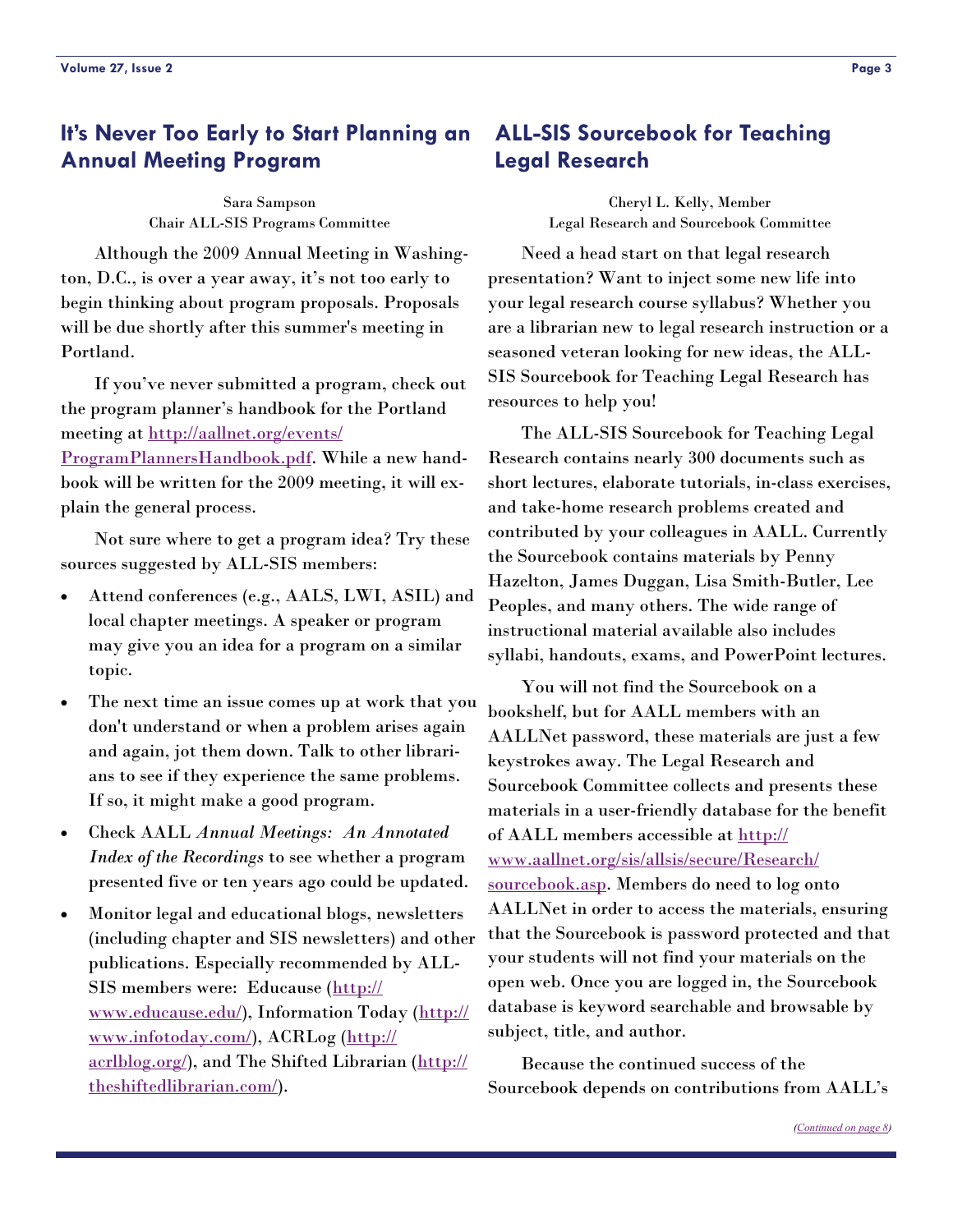# <span id="page-3-0"></span>**Five Professional Development New Year's Resolutions for a New Librarian**

I-Wei Wang, Reference Librarian University of California, Berkeley, School of Law (Boalt Hall)

 Having just finished my first year as an academic law librarian, I decided to take some tried-and-true New Year's resolutions and re-focus them on the theme of professional development.

 (1) *Stop procrastinating!* This resolution is perennially the hardest to tackle ("I'll stop procrastinating next year"). My professional development version is to buckle down and focus on publishing. Setting publication goals encourages me explore topics of personal interest while deepening my knowledge of my school's collection and a variety of research tools and resources. To help fight off the tendency to dawdle, I have set concrete, measurable targets. My goals include updating two of my favorite graduate school papers into articles and submitting each to a minimum of three journals by the end of the semester; turning a recently researched topic into a fullfledged pathfinder for submission to at least two publications by the end of the summer; and creating an annotated bibliography based on a legal history topic I recently developed a personal interest in, by the end of the year. And even if I do not wind up publishing these particular pieces, having specific targets that focus on process rather than product should help me develop healthy habits for publishing.

 (2) *Help others.* Volunteerism is another popular resolution. As a lawyer, my pro bono practice provided some of my most rewarding professional experiences. In the academic law library setting, service to public patrons (especially self-represented litigants) offers a similar opportunity, but can present a special challenge to new law librarians. Public patrons are not our primary patrons and yet usually require more time and

guidance than students and faculty, may not recognize the limitations on the amount and types of assistance we can provide, and may evoke a deeper sense of pressure (as well as compassion) precisely because their research is motivated not by mere academic interest but by a real-world legal problem. Instead of being intimidated, my "helping" resolution is to be proactive by finding ways to improve service to public patrons. Ideas picked up at last year's annual meeting supplied some starting points, including improving networks with local partners to ensure we provide up-to-date referral information and developing research guides geared towards lay researchers.

 (3) *Spend more time with friends and family.* This resolution makes the list for many, and my professional development angle on it is to be more disciplined about leaving the office on time. Not to generalize, but many librarians are slightly compulsive, overachievers, perfectionists, and/or control freaks. Compounding these factors for new librarians is the "new job smell" - the desire to impress (in fact, astound) our new employers, as well as *every single patron we encounter*. Finally, for those of us coming to the profession from the deadline-driven realm of legal practice, the sense of urgency can be hard to shake off. Of course, accuracy, thoroughness and follow-through remain crucial, and there are deadlines, *even in academia*. But academic research is a luxury item of sorts, and there is usually plenty of time to get the job done well without burning the midnight oil. Indeed, the fact there are the occasional instances when a late-night effort is necessary - like when the Death Penalty Clinic brings in a tough research question just two days before their brief is due - only makes it all the more important to enjoy one's down time and avoid burnout.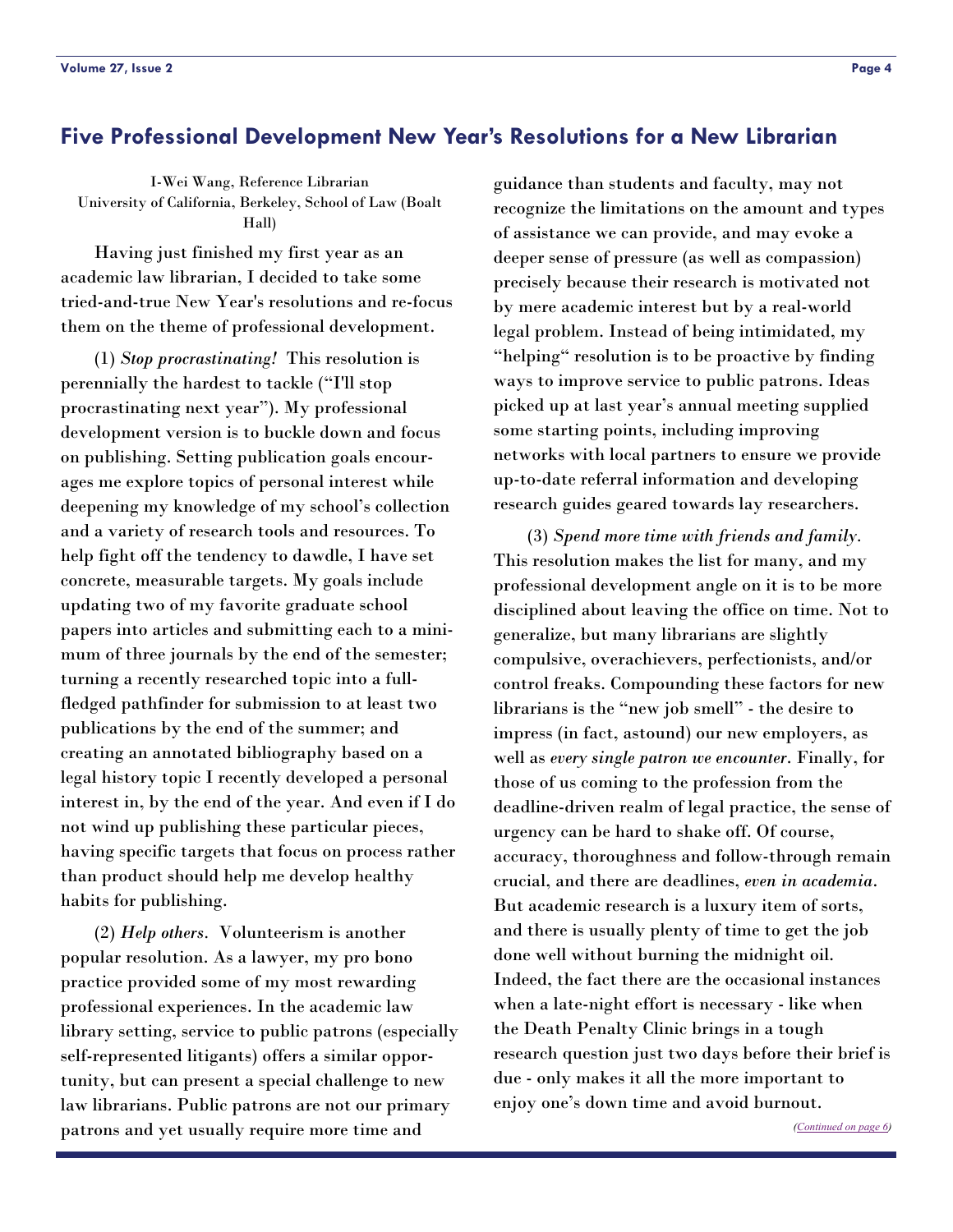# <span id="page-4-0"></span>**Principles and Core Values Concerning Public Information on Government Web Sites**

Karen W. Silber 2007-2008 AELIC Member

 At its March 24, 2007, Executive Board meeting, the American Association of Law Libraries adopted the Principles and Core Values concerning public information on government Web sites developed by AELIC (Access to Electronic Legal Information Committee). AELIC and AALL believe these Principles and Core Values are essential guidelines that all government agencies should follow when developing websites that provide information to their citizens, the legal community and other users. The Principles as adopted by the AALL Executive Board are available at [http://www.aallnet.org/committee/](http://www.aallnet.org/committee/aelic/AELIC_Core_Values.pdf) [aelic/AELIC\\_Core\\_Values.pdf](http://www.aallnet.org/committee/aelic/AELIC_Core_Values.pdf).

 Why is this important to law librarians? Because equitable and permanent public access to legal information is the heart of law librarianship. However, changes in technology and the way legal information is recorded, distributed and authenticated are affecting permanent public access to official government pronouncements of current and past statutes, court decisions, administrative actions, etc. The Principles and Core Values address these issues.

#### **Accessibility**

 Information on government Web sites must be accessible to all people without charge. Government Web sites should provide guidance documents issued by the agency. Web site navigation should be intuitive and easy to follow and the information should be easily searchable.

#### **Reliability**

 Information on government Web sites must be reliable and trustworthy. Safeguards should be established to protect the integrity and

authenticity of materials published in all formats. Government Web sites must provide users with sufficient information to make assessments about the accuracy and currency of legal information published on the Web site. Persistent URLs (PURLs) should be developed for essential information.

#### **Official status**

 If an electronic version of legal information is official, it should be designated as such by statute or rule. A certifying mark on each item must be used to designate official information. If the electronic version of legal information is not official, the government Web site should name the official version and direct the user to the official version.

#### **Comprehensiveness**

 Information should be in full text, or instructions should be provided on how to obtain full text.

#### **Preservation**

 Government entities must ensure continued access to all their legal information including superseded laws, regulations, and other official rulings. The archives storing or housing the information must be comprehensive, including all supplements. Snapshots of the complete database content should be taken regularly and archived in order to have a permanent record of additions, changes and deletions to the data. Lastly, governments must plan effective methods and procedures to migrate information to new technologies.

 Three of the core values AALL identified in its 2005 - 2010 Strategic Directions - the role of the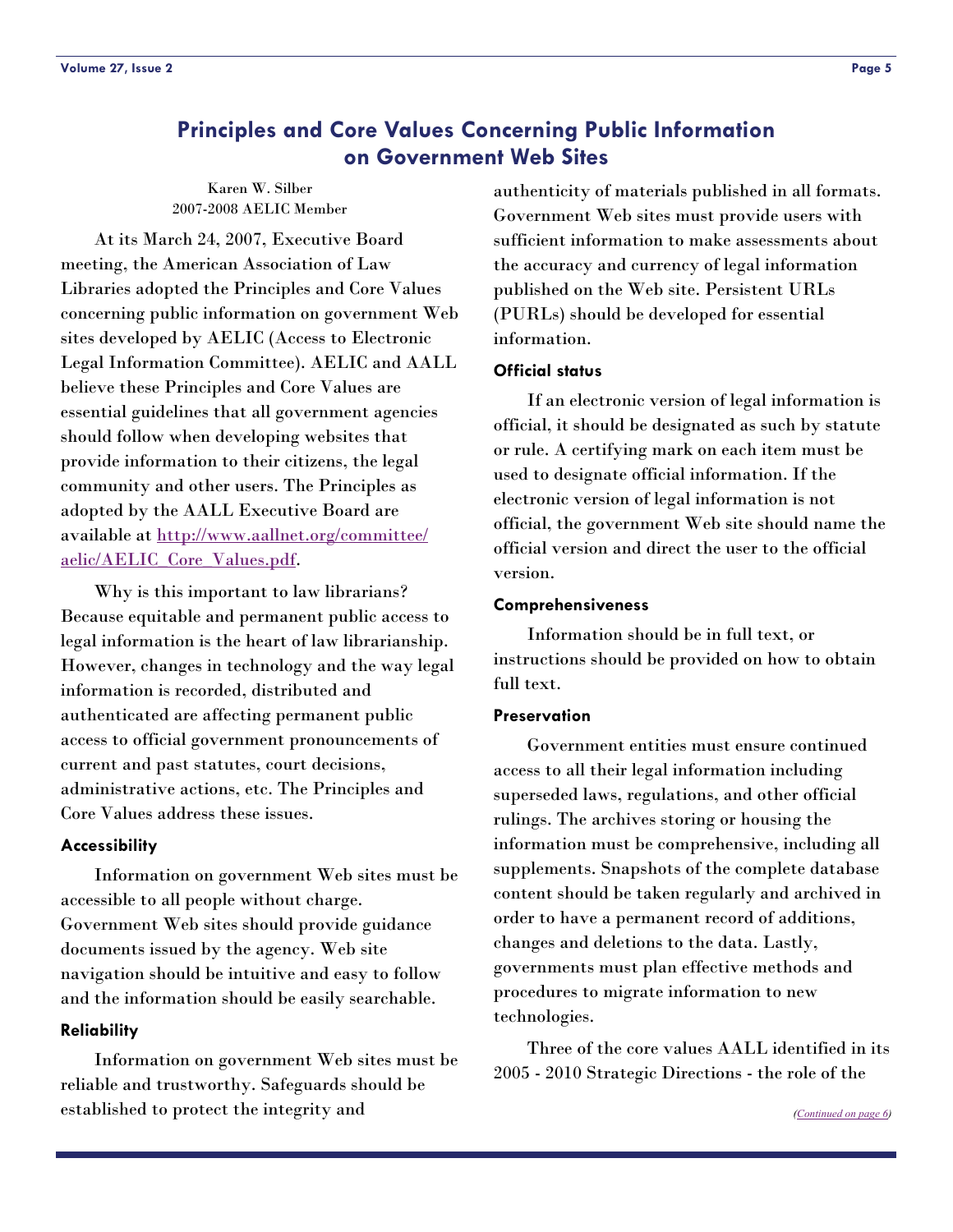# <span id="page-5-0"></span>**Principles, Cont'd**

law librarian in a democratic society, equitable and permanent access to legal information, and continuous improvement in the quality of justice are reflected in the "Principles and Core Values Concerning Public Information on Government Web Sites." AELIC is committed to these principles and is working hard to establish these core values.

 You can help too - read and share information included in AELIC's Authentication Survey; help AALL monitor government Web sites that provide legal information; communicate your discoveries of exemplary Web sites to AELIC; and attend program C-4 "Official But Not Authentic: The Future of Electronic Legal Information" to be held on Sunday, July 13, 2008 during our annual meeting in Portland. We invite you to comment on our draft guidelines for evaluating a legal Web site at [http://www.surveymonkey.com/s.aspx?](http://www.surveymonkey.com/s.aspx?sm=dyUaYL8sHNbDz5mCOW_2fyjQ_3d_3d) [sm=dyUaYL8sHNbDz5mCOW\\_2fyjQ\\_3d\\_3d](http://www.surveymonkey.com/s.aspx?sm=dyUaYL8sHNbDz5mCOW_2fyjQ_3d_3d). You can also request from AALL headquarters brochures containing the guidelines which can be distributed at meetings, events, and exhibits.

#### **Facebook, Cont'd**

 Facebook Pages are free to create, although registration is required. Non-registered users can view the basic template information (hours, contact information, and an image), but must log in to see the full page and to use most add-on applications (such as blog feeds, chat or instant message services, and video players). Registered Facebook users can also become a "fan" of the library page in order to receive automatic updates about changes to the page (such as posted events).

 It's still too early to predict the long-term usefulness of Facebook Pages for academic law libraries. But currently, they are a fun, lowmaintenance way to connect with law students who may not be regularly using the library's own web site. Take a look at the participating pages and join the experiment!

#### **Resolutions, Cont'd**

 (4) *Learn something new.* This familiar resolution calls to mind the vow I made after graduating library school to never utter the expression "life-long learner" *ever again*. But even without that annoying catchphrase, how can a new academic law librarian keep up with all the new legal information resources - particularly expanding electronic coverage - emerging every year? Using an unfamiliar research database when a patron is waiting for results can be a daunting and frustrating experience, yet exploring such resources with only hypothetical research needs in mind can wind up a desultory and futile exercise. So my "learning" resolution is to focus on exploring new electronic resources by using them to research and update the publication projects listed above (yes! a twofer!). This strategy provides both a safe environment in which to experiment with unfamiliar products and the motivation of having a "real" research question in mind while exploring and evaluating new information resources.

 (5) *Get more exercise.* In place of the traditional "fitness" resolution, my professional development version is to spend more time as roving librarian, setting a goal of walking the stacks at least five times per week and roaming the reading rooms at least ten times per week, with a minimum of ten minutes per outing. It is often all too easy to get stuck at the computer, absorbed in the latest research question (see Resolution No. 3) or new widget (see Resolution No. 4). Getting "out there" into the library is not only physically and mentally refreshing, it offers a good opportunity to explore the collection, get to know the quirks of the building (our building is particularly quirky), and occasionally find a patron "lost" in the stacks.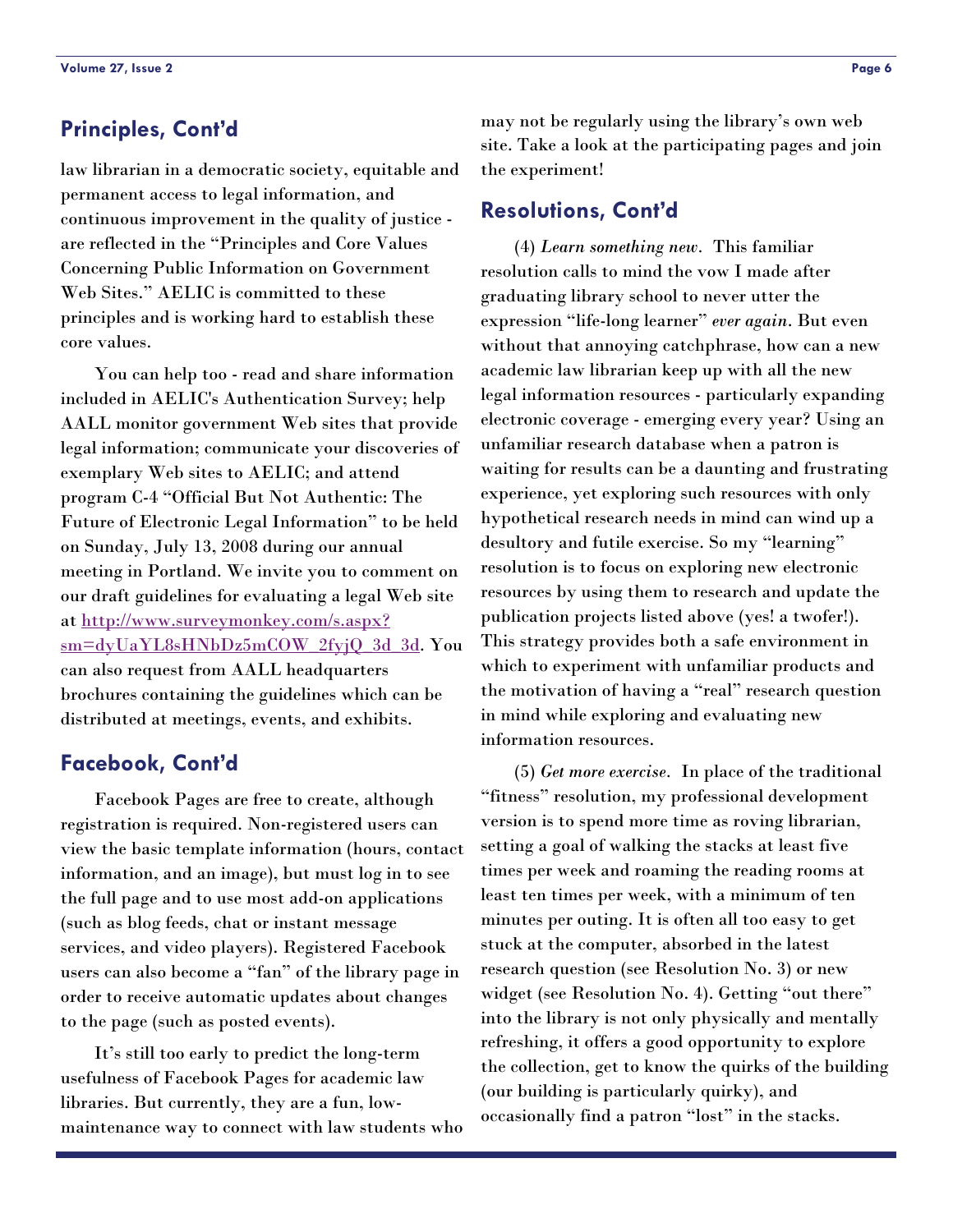## <span id="page-6-0"></span>**Slate, Cont'd**

#### **For At-Large Board Member**

- Margaret Schilt (University of Chicago)
- Hugh Treacy (Whittier)

 More information on the candidates will be in an upcoming issue of the newsletter. Information on voting in the election will come to you via email.

 Thanks to the members of the committee: Laura Cadra, Michele Finerty, Richard Humphrey, Alison Shea, and Colleen Williams and our Board Liaison, Filippa Anzalone.

#### **On the Nightstand1**

I-Wei Wang, Reference Librarian University of California, Berkeley, School of Law (Boalt Hall)

 Dearest Readers - just to remind2 you of the format of this feature, in each issue, I'll propose a theme for your suggestions on good reads for academic law librarians (along with my thoughts on the topic), and include a reader response in the next issue.

 Kevin Gray, of the LSU Law Center Library, submitted this suggestion for the last topic (If you had to recommend just one book for a prospective law student, what would it be, and why?): "When I come across a 1L who's feeling down, I refer them not to a book, but to a law review article: James D. Gordon III, *How Not to Succeed in Law School*, 100 Yale L.J. 1679 (1991)." I only wish I had seen that before I started law school, Kevin! Now, if only these stressed-out students would relax and listen to their librarians.

 So here's a new3 topic: Books to movies. Last year saw a number of adaptations - from *The Kite Runner* and *The Diving Bell and the Butterfly* to *Atonement* and *The Golden Compass* - that have enjoyed varying degrees of commercial and critical success. Have you read something recently that you think should/could [or inevitably will] be made into

a movie? And who would star in and/or direct it?

 I just finished *Boomsday*, another frothy romp of a satire by Christopher Buckley (author of Thank You for Smoking). It's not exactly a trenchant work of heart-rending magnitude . . . and thus perfect for a movie treatment, right? Kate Hudson would be my choice for the main character, Cassandra Devine - a spunky, angry, and yet oddly idealistic 29-year old "strategic communications" consultant and late-night blogger with a modest proposal for solving the Social Security mess. The harder question is, would it be weird to have Aaron Eckhart play Terry Taylor, the *Boomsday* character who apprenticed under Nick Naylor (Eckhart's character in Thank You . . . ) - or would it be just weird enough?

 What book would you like to see on the big screen? Send your responses to [iwang@law.berkeley.edu](mailto:iwang@law.berkeley.edu) (or just email to tell me to euthanize this column).

1 I'm not giving up yet! Despite a somewhat - shall we say slow? - response to last issue's question, this column will bravely soldier on with the current title, delaying any switchover to its tawdry and attention-grabbing alternative, "One-Night Stand."

2 You know, in case you haven't yet memorized my brilliantly witty inaugural column.

3 Okay, I'm not saying this is an entirely new topic, as if I conceived of it and no one else has ever had a similar concept, I'm just saying it's new to this column. Which is not too hard to do since this is only the second appearance of this feature.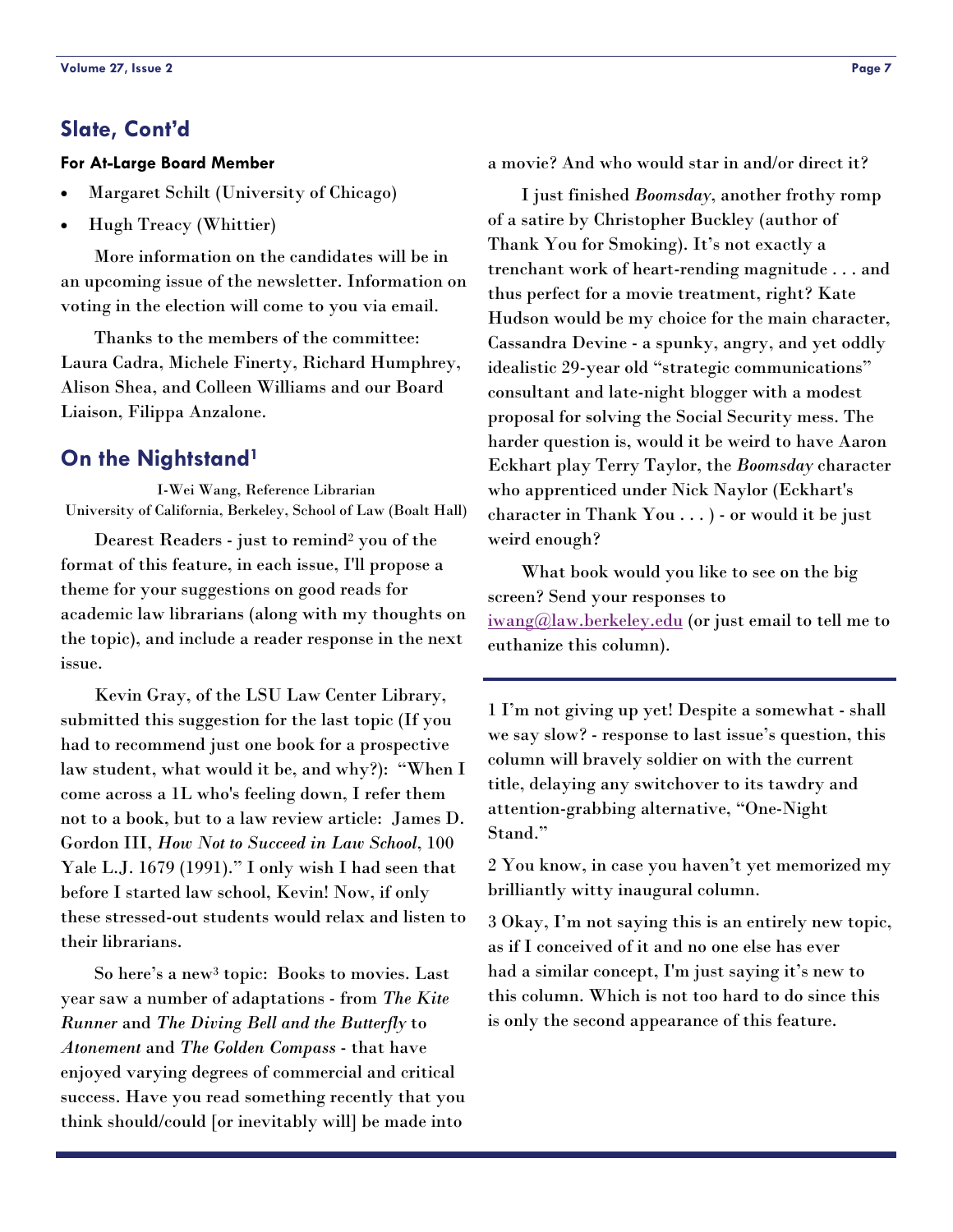### <span id="page-7-0"></span>**Sourcebook, Cont'd**

membership, the Legal Research and Sourcebook Committee has been focused on promoting the Sourcebook and seeking new contributions to the database. To this end, the committee will soon launch a direct email campaign seeking new contributions from identified individuals who teach legal research. However we welcome contributions year-round. If you teach a legal research course or give legal research instructional presentations, please consider contributing some of your teaching materials. Authors retain copyright in the materials they submit to the Sourcebook, but grant AALL members permission to use them for educational purposes.

 Contributing is easy - just take a minute to submit your exercises, lectures, handouts, etc. to Sara Kelley at [sek28@law.georgetown.edu.](mailto:sek28@law.georgetown.edu) The Sourcebook Committee prefers electronic submission via email, but will accept materials submitted by other means if necessary. Materials can be submitted in whatever format the document was originally created, e.g., Powerpoint or Word.

 Take a look at what the Sourcebook has to offer at <http://www.aallnet.org/sis/allsis/>.

# **Chair, Cont'd**

minutes (approximately) of Sunday evening will be spent on business and awards, after which the usual reception will follow. ALL-SIS will provide food in the form of appetizers and desserts, and there will be a cash bar. This Business Meeting, Reception, and Awards event will be held at the headquarters hotel instead of at a local library. The Board will continually assess the value of these changes throughout the annual meeting, and we encourage members to send comments our way.

The annual meeting will also bring an exciting

array of ALL-SIS programming. Our Program Committee, chaired by Sara Sampson, forwarded twenty-nine proposals to the AALL Annual Meeting Program Committee and, of these, nine programs and one workshop were selected for presentation in Portland. In addition, ALL-SIS will sponsor three additional programs recommended by the Committee: (1) Supporting New Faculty - Help them to Energize, Evolve and Explore their Teaching and Scholarship Responsibilities; (2) Evolving Research Instruction: Exploring Law Student Information Literacy to Energize Instructional Programming; and (3) Evolving from Snoozing to Using: Increasing Student-Centered Learning Using Educational Technology. A list of ALL-SIS programming for the 2008 Annual Meeting can be found at [http://](http://www.aallnet.org/sis/allsis/annualmeeting/2008/programs.htm) [www.aallnet.org/sis/allsis/annualmeeting/2008/](http://www.aallnet.org/sis/allsis/annualmeeting/2008/programs.htm) [programs.htm.](http://www.aallnet.org/sis/allsis/annualmeeting/2008/programs.htm)

 Our other committees have been equally busy, and I would like to highlight a just a few of their activities. The newly formed Student Services Committee will be surveying the membership early this spring on various student services practices (e.g., services to law journal students). They will collect, analyze, and report on the data as it becomes available, and their website will be designed to serve as a resource for all library personnel working with students. The Statistics Committee has completed its first draft of the supplementary statistics instrument, based on the survey that the committee conducted last year. They are currently field testing the instrument at selected libraries and hope to publish a draft within the year.

 Before closing, I would like to ask each of you to think about individuals deserving of our ALL-SIS awards and grants. The deadline for submitting nominations is the end of March, but it is never too early to nominate colleagues for awards.

 Wishing you a wonderful new year, Michelle M. Wu ALL-SIS Chair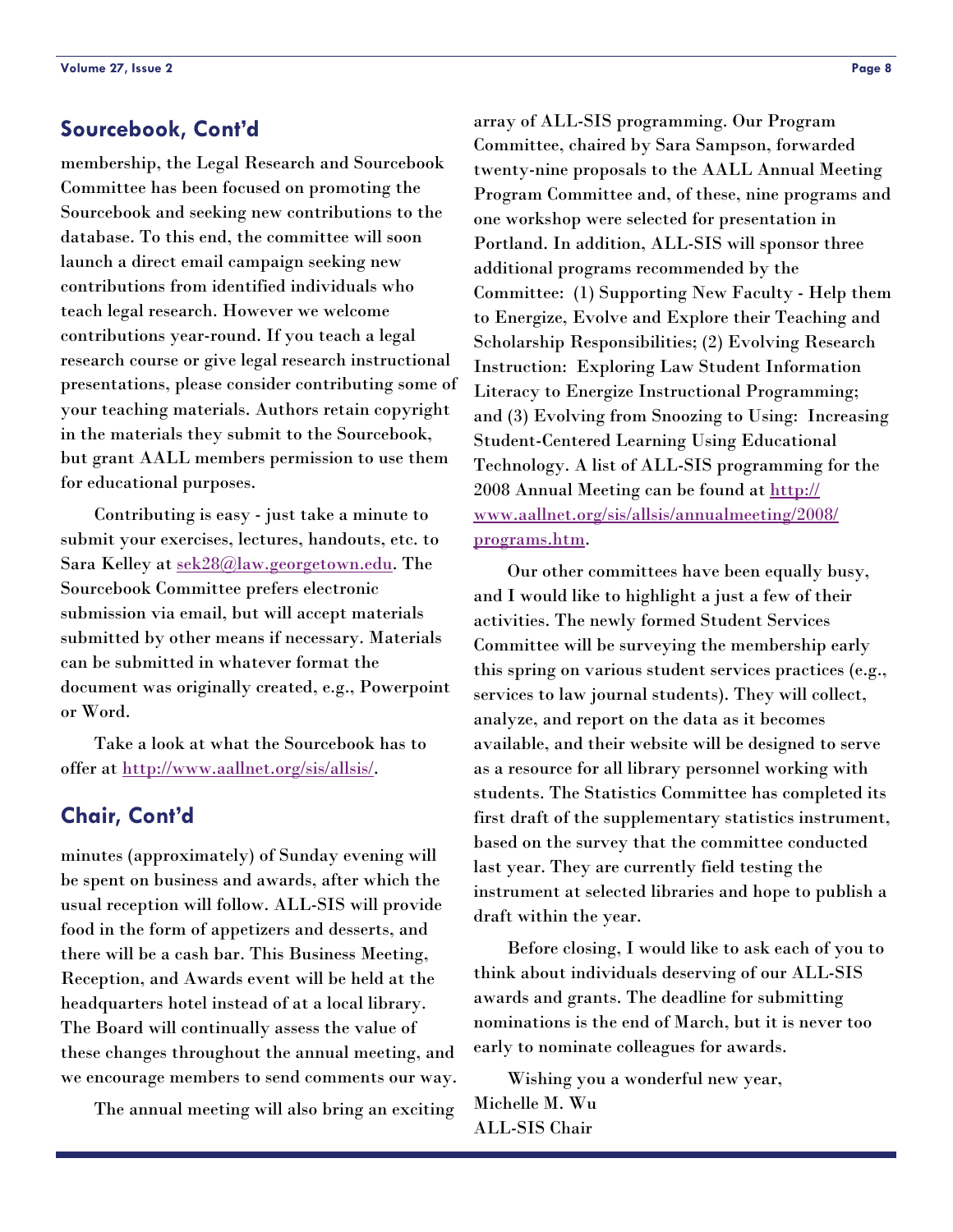# **Robert L. Oakley, 1945 - 2007 Memorials**

<span id="page-8-0"></span>Darcy Kirk University of Connecticut School of Law

 Robert L. Oakley, Director of the Law Library and Professor of Law, Georgetown University Law Center, died on September 29, 2007. Before becoming director at Georgetown, Bob was associate law librarian at Cornell Law School and the director of the law library and associate professor of law at Boston University School of Law. He received his B.A. and law degrees from Cornell and his library science degree from Syracuse University.

 Bob was a leader among academic law librarians. He was at once a strong manager and a visionary. All who encountered him benefited from his wisdom and sage advice. With the coming of technology and digital materials, Bob was a strong spokesperson for libraries with respect to copyright and preservation. As an expert on copyright law, he wrote extensively on the subject. He was also a member of the Section 108 Study Group - a select committee convened by the Library of Congress and charged with updating the Copyright Act for the electronic world. He also represented U.S. library interests on copyright at the World Intellectual Property Organization meetings in Geneva. In 2003, Bob's interest in the importance of preservation led him to conceive and then found the Legal Information Preservation Alliance (LIPA). LIPA's mission is "to provide the leadership, the necessary organizational framework, and the professional commitment necessary to preserve vital paper and electronic legal information [including born digital] by defining objectives, developing and/or adopting appropriate standards and models, creating networks, and fostering financial and political support for long term stability." The majority of

the now nearly 70 LIPA members are academic law libraries.

 During his years at Georgetown, Bob lead the building of a strong American, foreign and international collection. His collection development ideas and "future thoughts" for law libraries were admired and listened to by many other law librarians. He also mentored and trained many now sitting law library directors. So, his legacy will live on both with those mentees, his present staff and all whom he has influenced.

 Bob served on the AALL Executive Board for two terms (1991 - 1994 and 1999 - 2002); during the second term, he served as President from 2000 - 2001. As the long-term AALL Washington Affairs Representative, Bob was a strong supporter and advocate for academic law libraries. He regularly lobbied for law library interests in the U.S. Congress and worked collaboratively with other library associations to increase access to government information and to stress information policy issues.

 Bob had many hobbies. From his days at Cornell, he developed an interest in Balkan folk dancing. He was an avid runner until he injured his knees running the Boston marathon the year his son was born. He also had a love for his CB and bemoaned the arrival of the cell phone, which lead to the demise of the lively CB culture. He was also a ham radio operator (obtaining his license in his early teens) and talked to people all over the world. He loved to travel. But, most of all, Bob was a caring, thoughtful man who found time to touch many lives and will sorely be missed by many colleagues throughout the AALL family.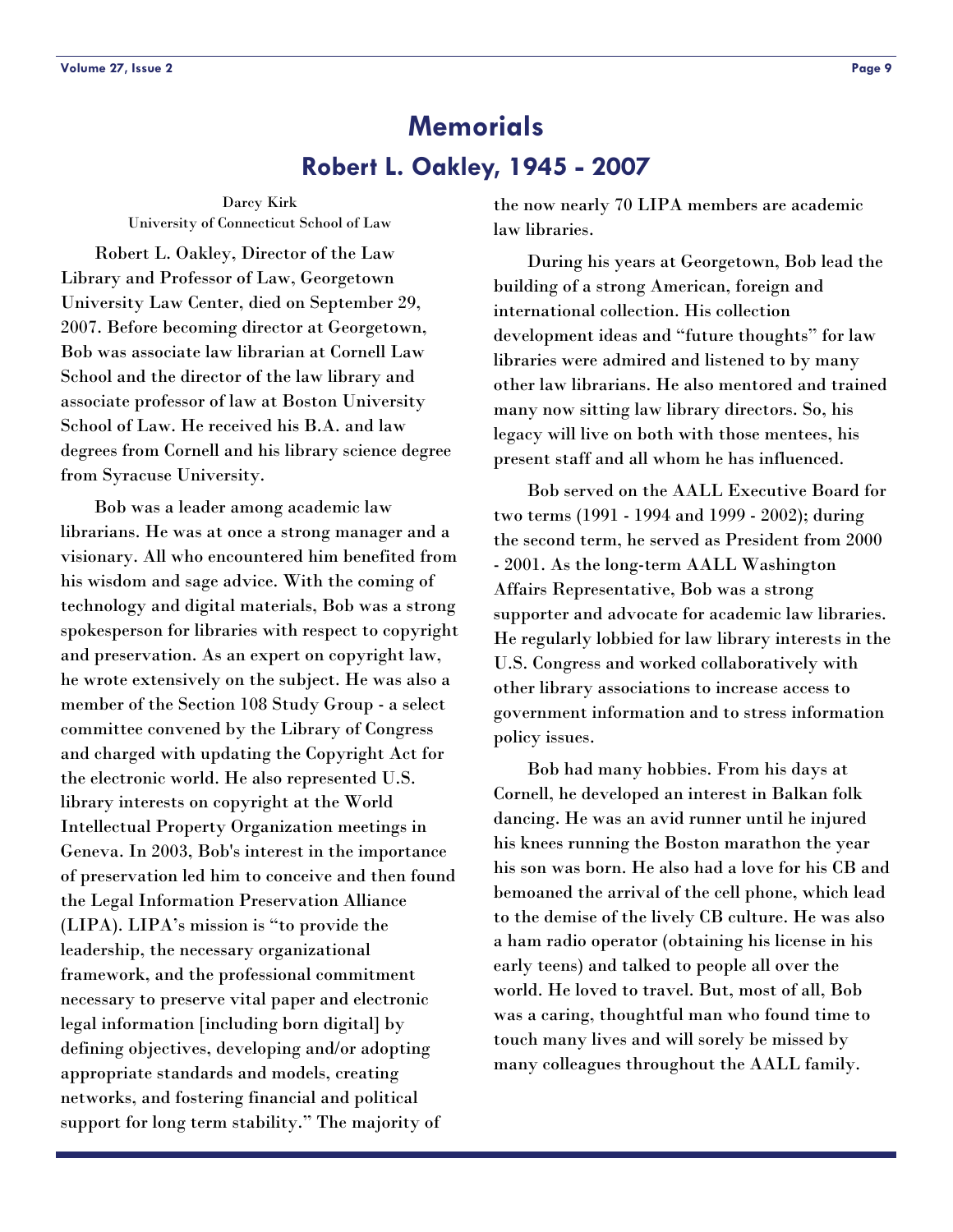# **Donald J. Dunn, 1945 - 2008 Memorials**

<span id="page-9-0"></span>Pat Newcombe, Associate Director Western New England College School of Law Library



Donald J. Dunn, dean and professor of law at Ontario, Californiabased University of LaVerne College of Law, passed away on January 5, 2008, at his home in Orange County, of complications related to lung cancer. He is survived by his wife, Cheryl, son,

Kevin, daughter-in-law, and two grandchildren. He was 62.

 It is with deep sadness that this news is shared amongst the law librarian community, where Don made so many contributions. Don was a nationallyrecognized law librarian - a most passionate and vocal law librarian. He was a mentor, colleague, and friend to many of us in the law library community and he brought vision and leadership to his dedication to law librarianship and legal education. Don will also be remembered for his kindness, decency, integrity, and gentle humor. His death is a great loss to the law library and legal community nationally.

 Don's career spanned over 38 years, beginning at the University of Texas at Austin's Tarlton Law Library in 1969. In 1972, he earned his Master's of Library Science from University of Texas at Austin and became supervising librarian in its Criminal Justice Reference Library. In the summer of 1973, Don was hired as the first law librarian at the Western New England College School of Law, in Springfield, Massachusetts, to assist in its transformation from a state-accredited evening law school to an ABA-accredited and AALS-member law school. From an initial small library in the gymnasium in

temporary quarters on Tinkham Road in Springfield, Don built the library at Western New England College School of Law into a nationally-recognized academic and professional law library, with a large and deep collection and a strong tradition of outstanding service. During his tenure, Don was both a student at the Law School, earning his J.D. in 1983, and also a valued member of the law school faculty, serving as Professor of Law for over 30 years.

 For those of us who were lucky enough to work with Don during his tenure as the Library Director, we were rewarded with his keen leadership and vision. He shared his philosophy of service with us in his own actions, where every means and effort was used to provide the faculty and students with the most efficient service possible. Don had a contagious vitality that was at once inspiring and brought out the best in us all. He was an individual who made every one of us feel critical to the mission of the law school. He was most supportive and encouraging of the work of others, cheering us on whether it was for our publishing efforts or earning academic degrees. He was truly proud of his staff and their accomplishments. He rewarded several of us with the opportunity to write chapters in his highly regarded text *Fundamentals of Legal Research*. It was typical of Don to encourage some of us more "junior" law librarians to take on this responsibility.

 In 1996, Don was named interim dean, leaving the law library. While we were sad to see him go, he would not be far, and we had great fun for several weeks ringing out the alliteration "Dean Don Dunn" whenever we passed him in the halls. We were as proud of him as he had always been of us. Two years later, Don was appointed Dean of the Western New England College School of Law, making him one of only two law librarians to also serve as a law school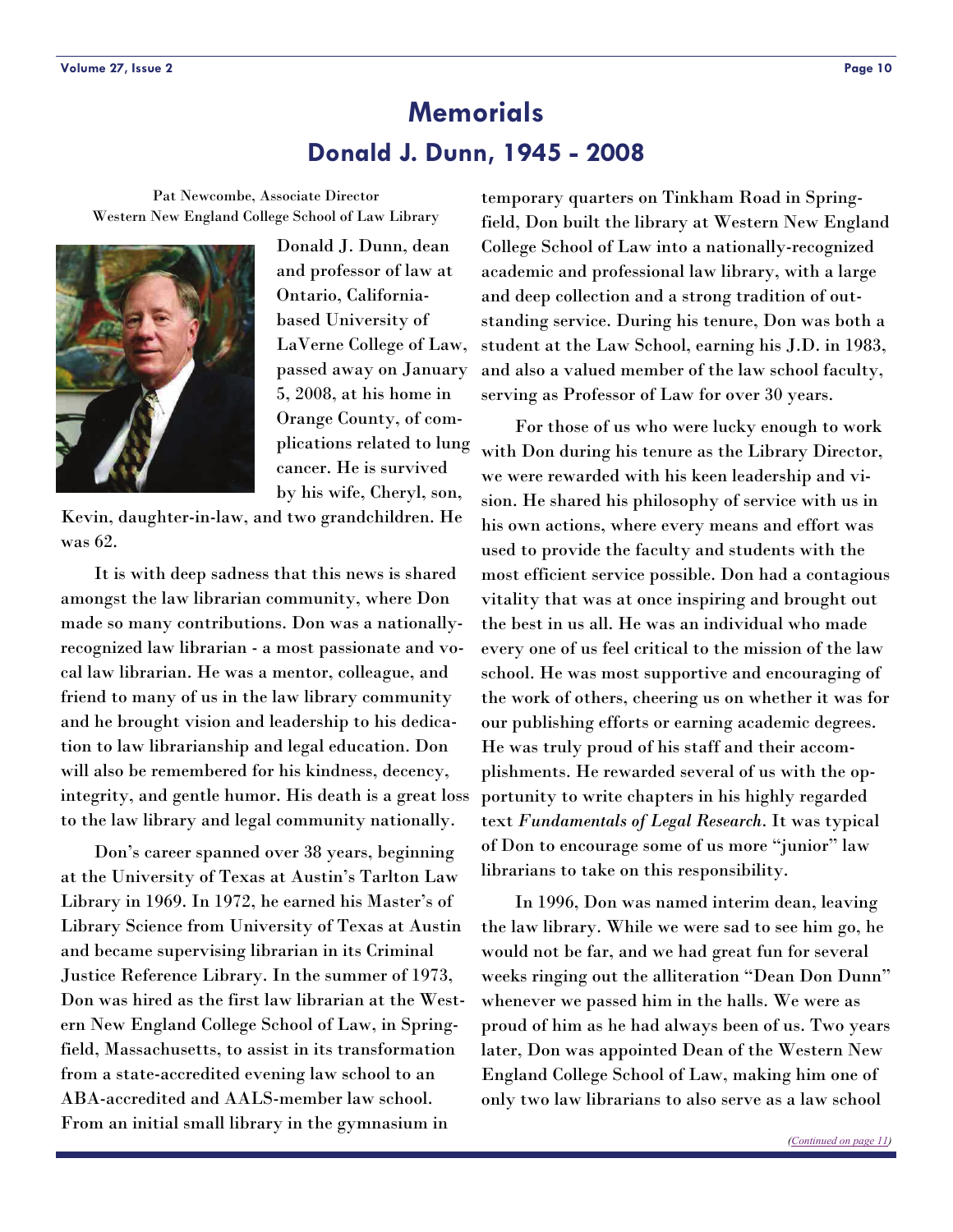# **Memorials**

# <span id="page-10-0"></span>**Donald J. Dunn, Cont'd**

dean. His prior work as a librarian and faculty member, and his experience as an evening law student, informed his deanship and helped guide his actions to strengthen the School of Law. Don was a strong administrator who served effectively and energetically for five years. In 2001 he retired as Dean and returned to the Library as Associate Dean for Library and Information Resources.

 Don was a prolific writer over the years, and a recognized scholar, with more than 60 books, articles and papers to his credit. In 2006, the American Association of Law Libraries (AALL) honored Don and his mentor and co-author, Roy Mersky of the University of Texas, for their *Fundamentals of Legal Research*, 8th ed., 2002, which was voted one of the most influential texts in legal research over the last 50 years (1957 - 2006) by the AALL's Academic Law Librarians Special Interest Section. This text, published by Foundation Press, is frequently used in both first year and advanced research courses in law schools and can be found in virtually all law library collections.

 An active member in the American Bar Association, in 1977 Don began serving as an ABA site evaluator for law schools seeking national accreditation. He served on over 40 site evaluation teams, was the chair of five of these teams and was the sole evaluator for three summer abroad programs: Moscow, Beijing, and Cape Town, South Africa.

 Don was a 38-year member of the American Association of Law Librarians and served on over 25 AALL committees and subcommittees contributing to the advancement of law librarianship, legal education, and the legal profession. In addition, he was an active member of the ABA Law Libraries Committee of the Section of Legal Education and Admissions to the Bar from 1988-1994 and served as its chair for three of those years.

 In 2003, Don and Cheryl moved to Southern California and Don joined the University of LaVerne as dean and professor of law at its College of Law, a position he held until his death. While at LaVerne, Don played a key role in the law school's attainment of provisional accreditation from the ABA in February 2006. While we missed Don here at Western New England College School of Law, he once again made us proud as we watched his new accomplishments from afar.

 Don's death is a great loss to our Western New England College School of Law community, where his imprint is visible everywhere. Don's presence here has had a profound and lasting affect. To help us honor and remember Don and to share our memories and thoughts of him, Western New England College School of Law will hold a memorial service at the School of Law in the spring. A scholarship in Don's name, providing financial support for deserving scholars, is one way we plan to continue to keep Don's memory alive. Friends and colleagues wishing to make memorial contributions to the Western New England College School of Law's Donald J. Dunn Endowed Scholarship Fund should direct them to the attention of JoAnne O'Neil, Advancement Division, Western New England College, 1215 Wilbraham Road, Springfield, MA 01119. JoAnne may be reached at [joneil0@wnec.edu](mailto:joneil0@wnec.edu).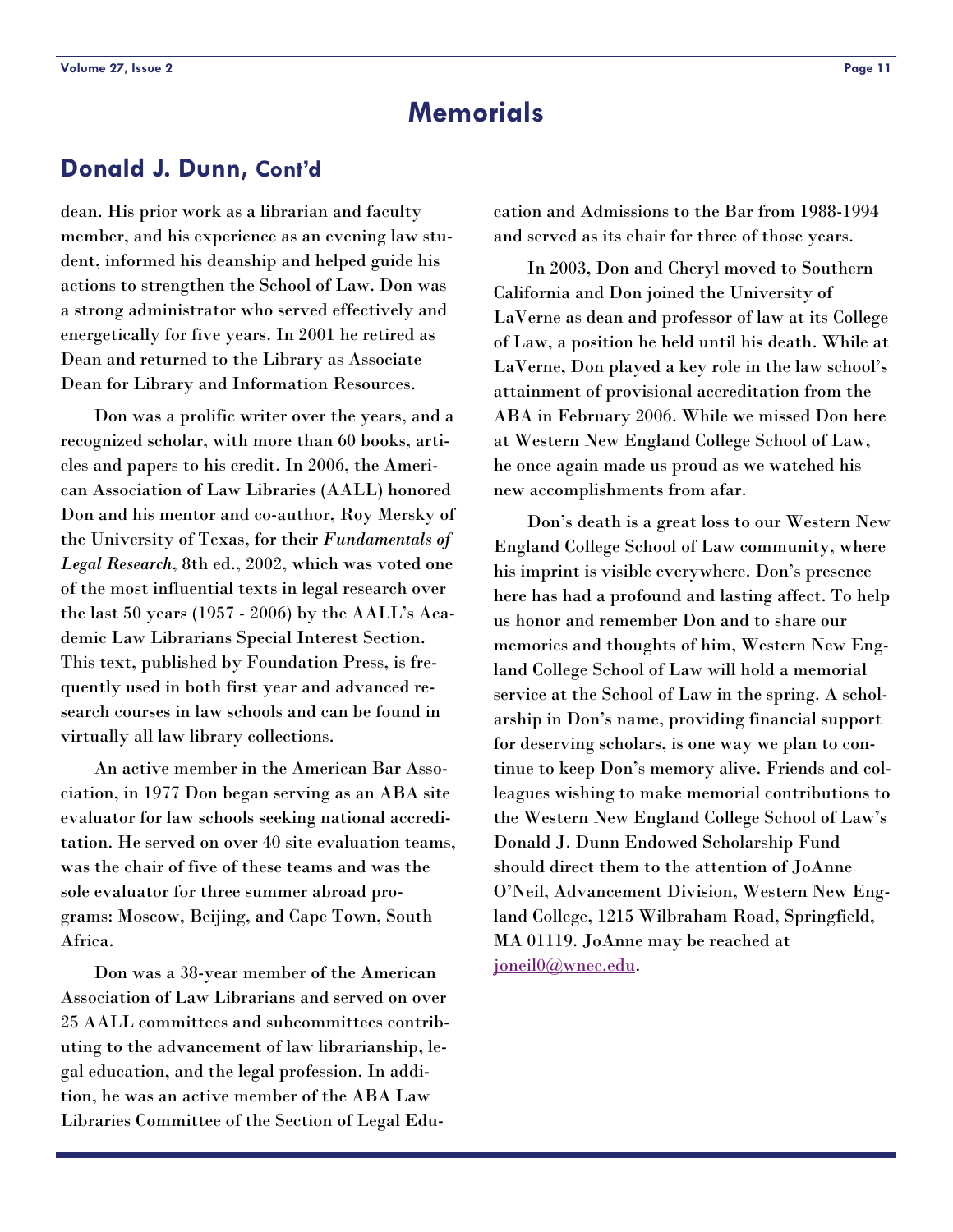# <span id="page-11-0"></span>**Member News**

#### **Events & Awards**

**Joel Fishman**, Asst. Director for Lawyer Services, **Duquesne University Center for Legal Information/Allegheny County Law Library**, has received an AALL Wolters Kluwer Law & Business Grant to complete an Index to State Judges' Inductions, Memorials, Etc. from the Official State Court Reports.

**Druet Cameron Klugh** was proud and touched to receive an Improving Our Workplace Award (IOWA) for her actions as a positive role model in the Public Services Department at the **University of Iowa** Law Library (Spring 2007). IOWAs are awarded to individuals and work teams to recognize the variety of efforts that have a beneficial impact on the university work environment. In December 2007, Druet also received her M.S.L.I.S. from the University of Illinois at Urbana-Champaign. She thoroughly enjoyed the range of content and teachers available in the LEEP distance education program.

**Fred Shapiro**'s book, *The Yale Book of Quotations* (Yale University Press) was named a Choice Magazine Outstanding Academic Book for 2007. The YBQ has received extensive publicity including coverage on the Today Show, Nightline, the O'Reilly Factor, CBS Early Show, and many CNN programs, as well as several national NPR shows. Favorable reviews have appeared in the *New York Times*, *Washington Post*, *Wall Street Journal*, *Times* (London), and the *New Yorker*, among many others. Approximately 1400 libraries have purchased the book, according to WorldCat, including many law libraries.

#### **New Positions and Promotions**

The **Brooklyn Law School** Library has a new Reference Librarian, **Kathy Wolters**. Kathy received her J.D. from Fordham University's School of Law where she served on the Domestic Violence Advocacy Center (DVAC) and interned both at the Legal Aid Society's Juvenile Rights Division and at the New York Legal Assistance Group's Domestic Violence Clinic. Her most recent position was as a staff attorney with the Legal Aid Society's Juvenile Rights Division, representing children in child welfare and delinquency proceedings. Before that, Kathy litigated child welfare proceedings on behalf of the Administration for Children's Services and practiced in New York County Family Court.

**California Western** has had several changes over the past semester. **Carmen Brigandi** has a new job title of Assistant Director for Technical & Administrative Services, **Bill Bookheim**'s new title is Assistant Director for Public Services, and **Barbara Glennan**'s new title is Assistant Director for Computer & Outreach Services. Also, **Mary Garcia** retired as of July 31, 2007.

Two new Reference Librarians have joined the staff of the **Thomas M. Cooley Law School Library**. **Ruth Stevens**, J.D., M.L.S., has joined Cooley's staff at its Grand Rapids campus and **Chad Brown**, J.D., M.L.S., has joined the staff at Cooley's Oakland campus. **Monica Duke**, M.L.S., has also joined Cooley's Oakland campus as Head of Circulation.

**Catherine Dunn** joined the **Georgetown University Law Library** as a Reference Librarian last August.

**Pam Brannon** has joined the **Georgia State University** College of Law Library as the Reference/Electronic Services Librarian. In addition to providing services to faculty, students, and the public as a member of the public services department, she is in charge of the Library's electronic resources, website, and ILS. Pam is a graduate of the Pratt Institute School of Information and Library Science and the University of Georgia School of Law. Prior to coming to Georgia State, she worked in staff and student positions at several libraries, including the University of Georgia's Alexander Campbell King Law Library and the New York Public Library Research Libraries.

At the **University of Georgia** School of Law three librarians have been promoted: **Anne Burnett** and **James Donovan** to the rank of Librarian IV, and **Sharon Bradley** to the rank of Librarian III. The promotions are effective July 1, 2008.

**Indiana University School of Law - Indianapolis** is pleased to announce the appointment of **Susan Boland** to their Head of Information Services position. Susan previously served as the Research & Instructional Services librarian at Northern Illinois University College of Law. Susan earned her M.S. from the University of Illinois and her J.D. from Northern Illinois University. She is a past chair of the CS-SIS and will be presenting the program *Life on a Stick: Traveling Light with Portable Applications* at the 2008 Annual Meeting.

**Michelle Cosby** and **Ryan Valentin** have joined the **University of Kentucky** as Reference Librarians in the College of Law Library.

**Patricia Scott** has been named Assistant Director for Education and Research Services at **Loyola University Chicago** Law Library. Staff members who have assumed new duties include **Carol Klink**, Assistant Director for Technical Services; **Charles Fisher**, Assistant Director for Access Services, and **Fred LeBaron**, Head of Faculty Services and Collection Development. **Kelly Milam** (J.D. Washington & Lee, M.L.I.S. Florida State University) has joined the staff as Reference and Electronic Services Librarian.

**Kincaid C. Brown** was promoted to Head of the Electronic & Systems Services Unit at the **University of Michigan** Law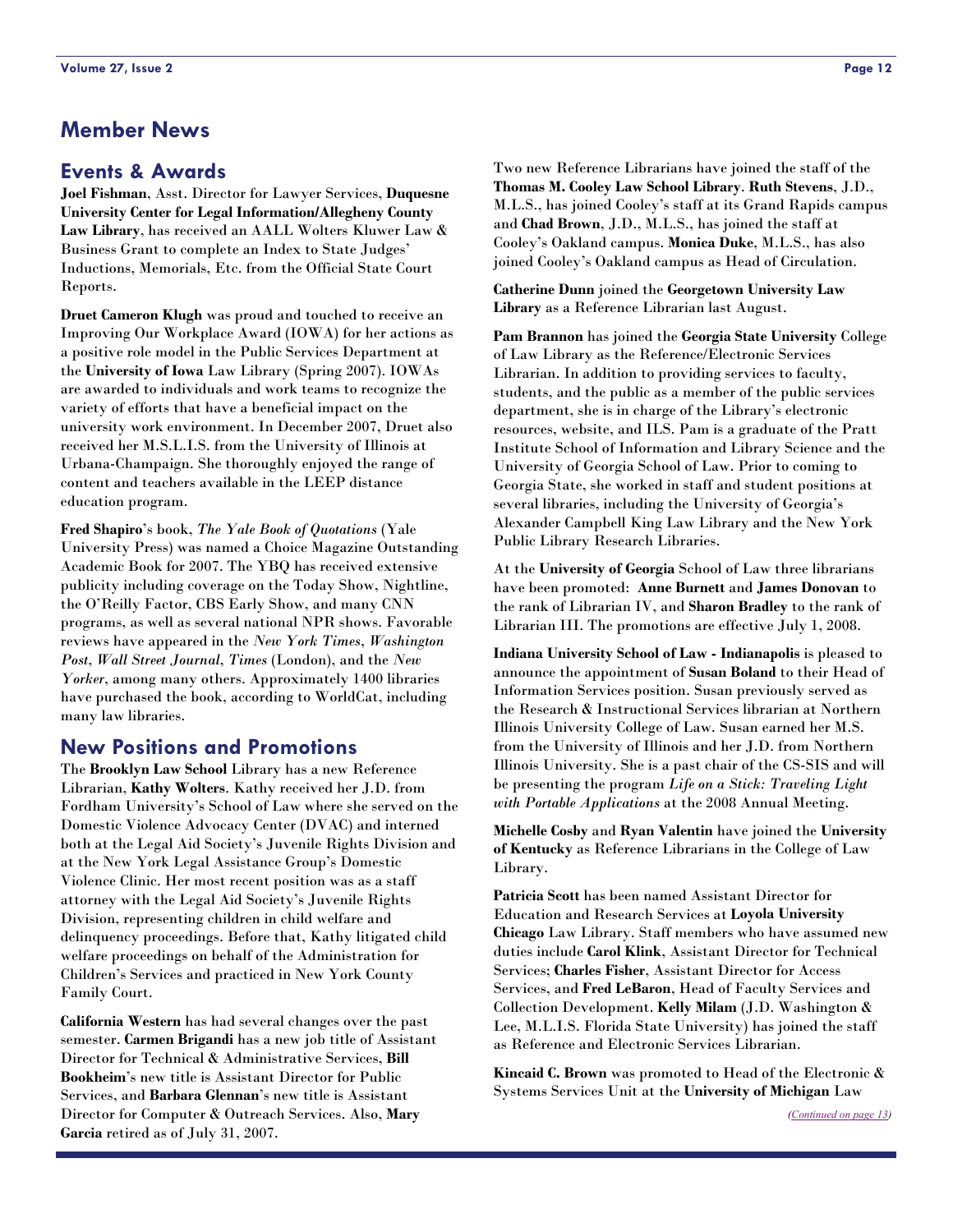# <span id="page-12-0"></span>**Member News, Cont'd**

Library. He was previously a Reference Librarian and the Webmaster at the Law Library. In addition, **Barb Scanlon** was promoted to Assistant Librarian in the newly created Electronic & Systems Services Unit.

**Phill Johnson** is the new Associate Director of the **UMKC School of Law** Library. He will still retain his other positions as well (Director of Electronic Services and Communications, and Adjunct Professor of Law).

The **University of North Carolina** Law Library is pleased to announce the appointment of **Donna Nixon** to the position of Assistant Director for Public Services where she will supervise services to patrons, including access services, interlibrary loan services and the activities and services of the reference librarians. Additionally, she will participate in library management through the library's management team. Donna earned her J.D. from Stanford University and her M.L.S. from UNC's School of Information and Library Studies. Donna comes home to UNC from the Duke Law Library where she has served as Head of Reference since 2004. Prior to her appointment at Duke, Donna worked at UNC Law first as a graduate assistant from 2001 - 2002 and then as a Reference Librarian for several years.

**Deborah Hackerson** is the new Associate Director for Faculty and Public Services at the Schoenecker Law Library at the **University of St. Thomas**.

This past December, **Cindy Guyer** joined the Reference Department at the **University of Southern California** (USC) Law Library as Law Librarian – Research Services. Prior to working at USC, Cindy worked as a legal writer and editor for the legal newspaper *Los Angeles Daily Journal*. She has also practiced law in both the private and public sectors.

**Texas Tech Law Library** has made another addition to its Librarian ranks. **Aperna Sherman** joined the library on October 1 as the new Reference and Electronic Services Librarian. She received her J.D. from Roger Williams School of Law and her M.L.S. from UNC-Chapel Hill.

The **University of Tulsa College of Law** Mabee Legal Information Center welcomes its new Technical Services Librarian, **Richard Todd**. Richard is new to law libraries, but has been active at the national level with the Special Libraries Association.

**Masako Patrum**, formerly the Technical Services Librarian at Professional Center Library at **Wake Forest University** School of Law, has accepted a position as the Access Services Librarian at **Florida International University** College of Law Library in Miami, Florida beginning August 2007. It is a brand new position as the Law Library is new. The Law School began in 2002 and was fully accredited in 2006. Florida International University is a very diversified and

progressive university and Masako is enjoying being in the middle of it. As constant technology changes are affecting libraries and library profession, changes are part of our lives and progress.

**Grace M. Mills** has left her position as the founding law library director at **Florida A&M Law School** to accept a position as Law Library Director at **Hamline University** School of Law in St. Paul, Minnesota.

#### **Publications**

A number of ALL-SIS Members contributed chapters to *Public Services in Law Libraries: Evolution and Innovation in the 21st Century*. The book examines today's changing law libraries and offers unique and practical ways to provide services in a variety of areas, including student services, faculty services, attorney and governmental services, general administrative support, needs surveying, creative marketing, and innovative instructional materials. The book was coedited by **Barbara Bintliff** and **Lee Peoples**. Authors include: **Kay M. Todd**, **Courtney Selby**, **Roy Balleste**, **Scott Matheson**, **Stephanie Davidson**, **Mark Estes**, **Luis Acosta**, **Anna Cherry**, **Kumar Percy Jayasuriya**, **Frances Brillantine**, **Diane Murley**, **Margaret A. Schilt**, **Jan Novak**, **Leslie Pardo**, **Leah Sandwell-Weiss**, **Anne Klinefelter**, and **Kristin Cheney**. More information is available at: [http://](http://www.haworthpress.com/store/product.asp?sid=K5QMGAKDL80U9G3N51PE2K12PXBX1W7C&sku=6116&AuthType=4) [www.haworthpress.com/store/product.asp?](http://www.haworthpress.com/store/product.asp?sid=K5QMGAKDL80U9G3N51PE2K12PXBX1W7C&sku=6116&AuthType=4)

[sid=K5QMGAKDL80U9G3N51PE2K12PXBX1W7C&sku=](http://www.haworthpress.com/store/product.asp?sid=K5QMGAKDL80U9G3N51PE2K12PXBX1W7C&sku=6116&AuthType=4) [6116&AuthType=4](http://www.haworthpress.com/store/product.asp?sid=K5QMGAKDL80U9G3N51PE2K12PXBX1W7C&sku=6116&AuthType=4).

**Georgia State University**'s **Ron Wheeler**, Associate Director for Public Services; **Nancy P. Johnson**, Law Librarian & Professor of Law; and **Terrance K. Manion**, Librarian & Director of Information Technology, have published an article entitled *Choosing the Top Candidate: Best Practice in Law Library Hiring*. The article will appear in volume 100 of Law Library Journal.

**James Donovan** co-authored an article, with **John Stuart Garth**, entitled *Delimiting the Culture Defense*, which appears at 26 **Quinnipiac Law Review** 109.

**Laurence Seidenberg**, Esq., Reference Librarian, **Syracuse University College of Law** Barclay Law Library recently published a book review of Ronan Deazley's *Rethinking Copyright; History, Theory, Language*, Elgar Publishing 2006, in the Fall 2007 Vol. 35(2), of the **International Journal of Legal Information** (IJLI), the official journal of the International Association of Law Libraries (IALL) [\(http://](http://www.iall.org/journal.htm) [www.iall.org/journal.htm](http://www.iall.org/journal.htm)).

**Please send future submissions for the** *ALL-SIS Member News Column* **to Sue Kelleher, [sue.kelleher@ttu.edu](mailto:sue.kelleher@ttu.edu).**